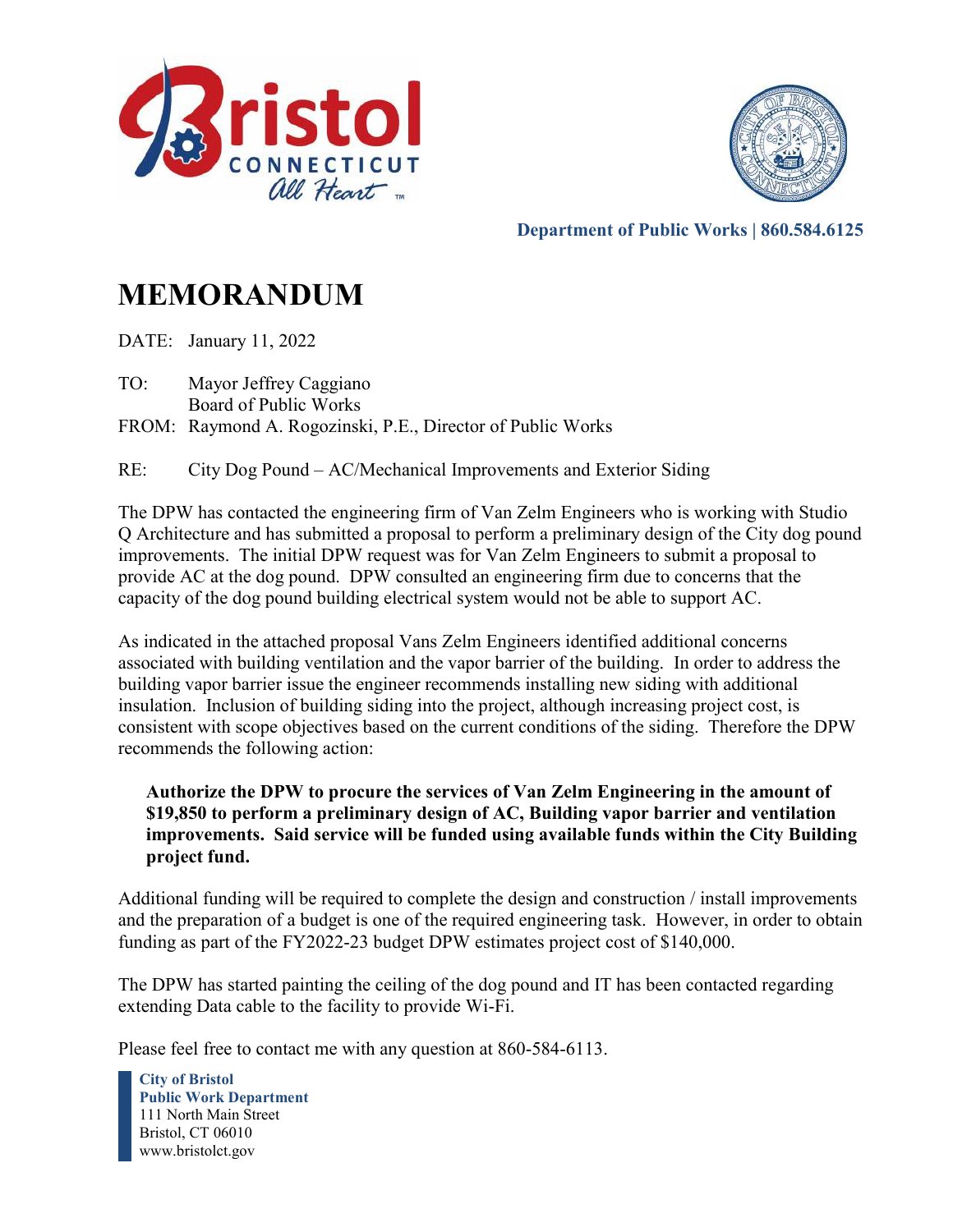

January 5, 2022 *via Email*

Mr. Raymond Rogozinski Director of Public Works Bristol Public Works 111 North Main Street Bristol, CT 06010

#### **RE: Bristol Animal Control HVAC Evaluation Proposal for Engineering Services van Zelm: #2021200.00**

Dear Ray:

van Zelm Heywood & Shadford, Inc. is pleased to offer our proposal to provide Mechanical Engineering Services for the purpose of evaluating the Mechanical, Electrical, and Plumbing Systems (MEP) at the Bristol Animal Control Facility.

#### **History**

We have been made aware that you wish to add cooling to the Facility. We will provide cooling options as well as recommendations for bringing the ventilation systems up to current code.

As we discussed during our recent conference call with you, the lack of insulation and vapor barrier on the building has us very concerned with moisture if cooling is installed. We have carried Studio Q Architecture to assist with building envelope evaluations and associated cost estimating.

#### **A. SCOPE OF SERVICES**

The detailed scope of services, as described below, will be the basis of our scope of work. This task list is meant to be a guide to convey the minimum requirements for our work.

MEP Schematic Design

- 1. Visit the site to document all existing systems.
- 2. Provide a comprehensive evaluation of the existing MEP Systems.
- 3. Perform load calcs do determine proper equipment sizing.
- 4. Provide various options for the addition of cooling (for all areas).
- 5. Provide option to connect the building to the City's BAS network.
- 6. Provide options for additional ventilation to allow the building to meet current codes.
- 7. Determine the size required for new electrical panel (existing panel is undersized and will need to be upgraded).
- 8. Review gas fired generator size and capacity and determine if upgrades will be required to meet the needs of the Facility.

VAN ZELM HEYWOOD & SHADFORD, INC.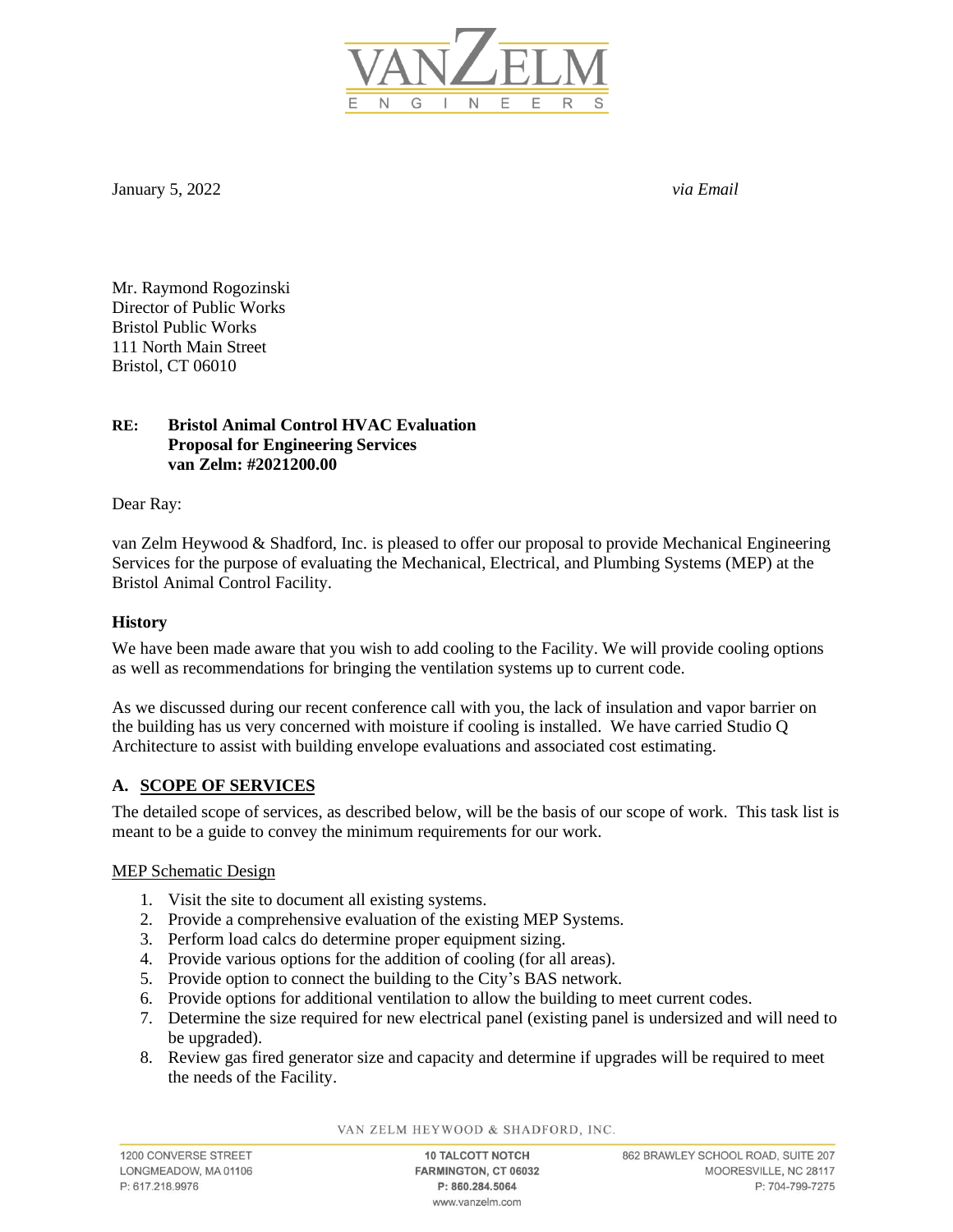Mr. Raymond Rogozinski Bristol Public Works van Zelm #2021200.00 January 5, 2022 Page 2 of 3

> 9. Review natural gas feed to the building and determine if size and capacity are adequate to support new equipment.

#### Building Envelope (Studio Q)

- 1. Visit site to meet with staff and document existing conditions.
- 2. Assessment of the existing conditions.
- 3. Assessment of the existing building envelope and recommendation for repairs/ new moisture protection (siding and changes to existing grade conditions).
- 4. Recommendation of thermal improvements to the existing structure in compliance with the IBC and the IECC (Energy Code)
- 5. Collaborate on duct penetrations to the existing structure, duct routes, maintenance of appropriate ventilation or improvements of such, and the approximation of the mounting requirements of said equipment.
- 6. Collaboration on the thermal separation of tempered or treated air as it relates to outdoor (untreated air), and the management of relative humidity and the condensation caused by the barriers between the two.

#### Final Report:

- 1. A narrative with recommendations and options for MEP upgrades related to air conditioning and code required ventilation.
- 2. A narrative of the potential improvement and recommendations related to Building Envelope.
- 3. Develop budgets estimates for MEP upgrades. Estimates will include Engineering and Construction related costs.
- 4. Develop budgets estimates for Building Envelope upgrades, which will include Design, Construction, and Building Enveloped related costs.
- 5. Review final report with Owner and respond to comments.

#### **B. FEE FOR SERVICES**

For the work defined in the preceding, we propose the lump sum fees as follows:

| Task                        | <b>Est. Cost</b> |
|-----------------------------|------------------|
| <b>MEP Schematic Design</b> | \$8,850          |
| <b>Building Envelope</b>    | \$6,500          |
| <b>Final Report</b>         | \$4,500          |
| <b>Total Lump Sum Fee</b>   | \$19,850         |

Any authorized additional hourly billings will be based on the attached Rate Schedule A. Reimbursable expenses for this project are included in the above fee.

#### **C. CLARIFICATIONS AND EXCLUSIONS**

- 1. We have based the above pricing and scope of services on Owner providing reasonably accurate drawings of existing site conditions.
- 2. Exclude any hazardous material investigation.
- 3. Exclude any architectural design.

#### **D. PROJECT SCHEDULE**

We are prepared to begin the work on this project immediately.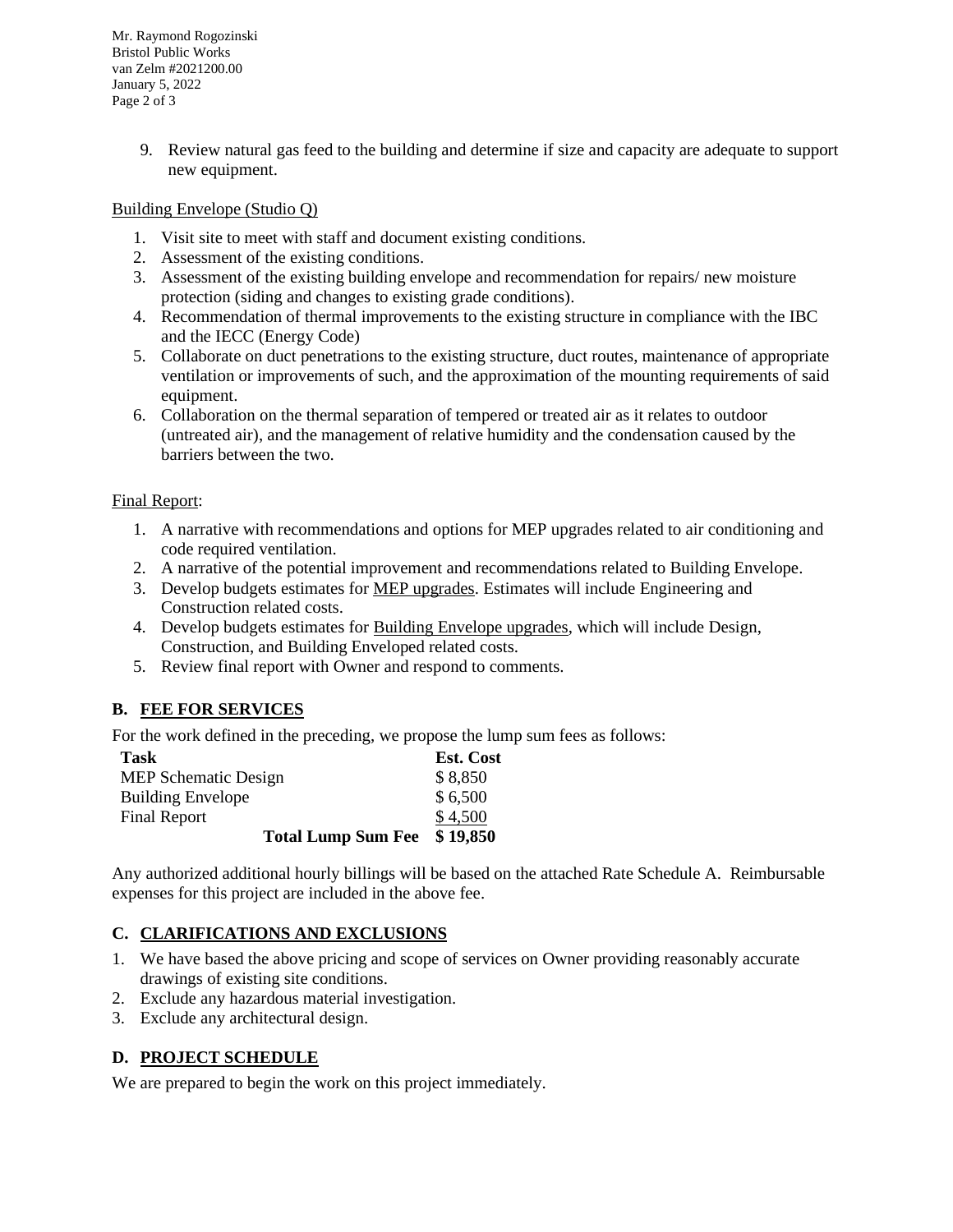Mr. Raymond Rogozinski Bristol Public Works van Zelm #2021200.00 January 5, 2022 Page 3 of 3

### **E. SUMMARY**

We thank you for the opportunity to present this proposal. Following your review of this proposal, we would be pleased to meet with you and discuss any questions you may have. In the meantime, please feel free to contact me at (860) 284-5064 ext. 335.

Sincerely,

#### **VANZELM, HEYWOOD & SHADFORD, INC.**

Jell Donald

Accepted by Date

 $\frac{1}{2}$  ,  $\frac{1}{2}$  ,  $\frac{1}{2}$  ,  $\frac{1}{2}$  ,  $\frac{1}{2}$  ,  $\frac{1}{2}$  ,  $\frac{1}{2}$  ,  $\frac{1}{2}$  ,  $\frac{1}{2}$  ,  $\frac{1}{2}$  ,  $\frac{1}{2}$  ,  $\frac{1}{2}$  ,  $\frac{1}{2}$  ,  $\frac{1}{2}$  ,  $\frac{1}{2}$  ,  $\frac{1}{2}$  ,  $\frac{1}{2}$  ,  $\frac{1}{2}$  ,  $\frac{1$ 

Manager of Commissioning Services Certified Building Commissioning Professional (CBCP™,EBCP™)

WJD:wjd

Attachments: Rate Schedules A & B

cc: Thomas Wunder - van Zelm Susan Labas - van Zelm Beatrice Chipelo – van Zelm

U:\2021\2021200.00\FINANCE\2022-01-05 BRISTOL ANIMAL CONTROL HVAC EVALUATION.DOCX